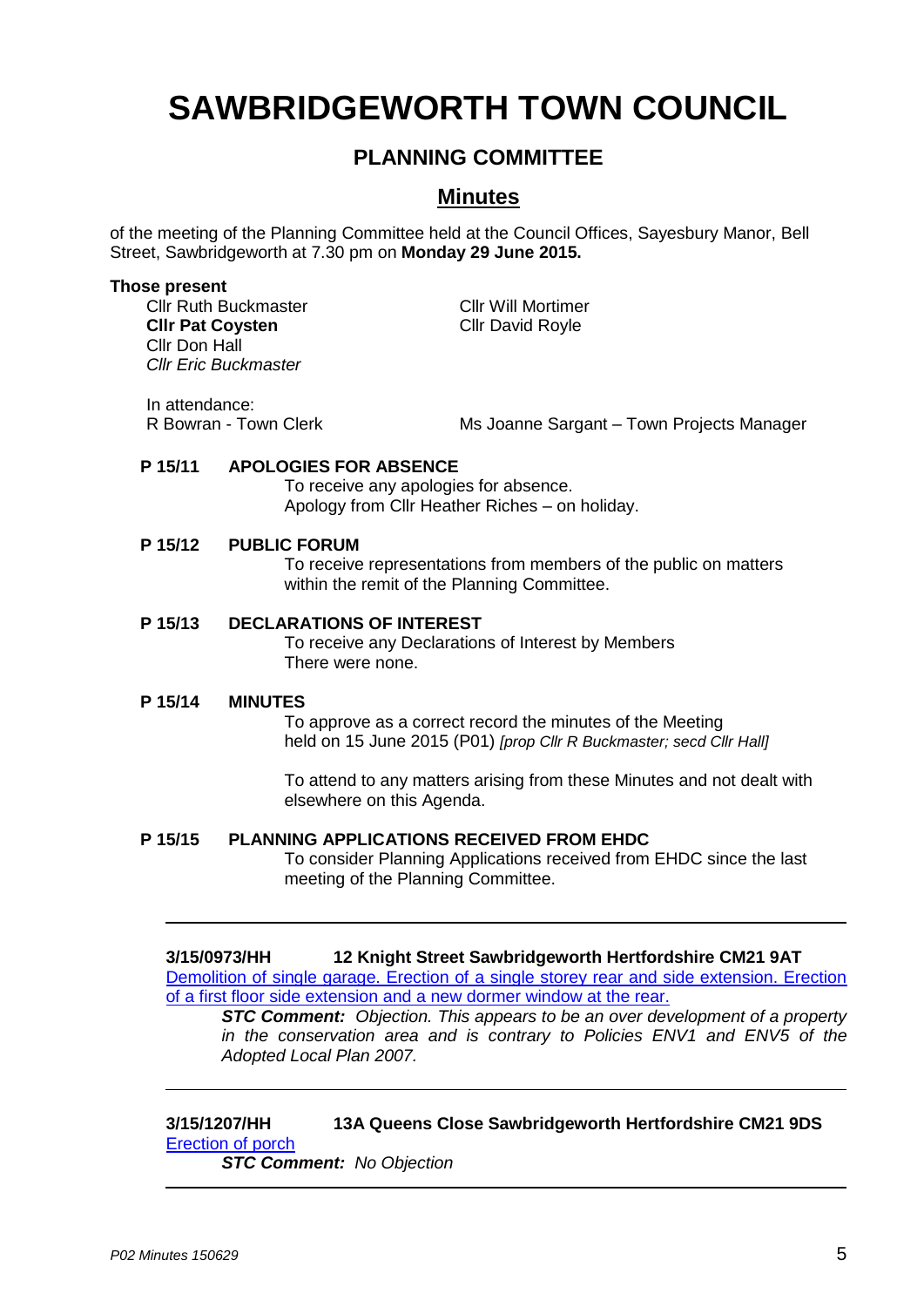# **3/15/1177/HH 3 Newports Sawbridgeworth Hertfordshire CM21 0HP**

[Single storey rear extension, removal of rear dormer and replaced with new gable. New](https://publicaccess.eastherts.gov.uk/online-applications/applicationDetails.do?activeTab=summary&keyVal=NPDJ34GLGB900&prevPage=inTray)  [rear dormer, alterations to fenestration and conversion of garage to habitable](https://publicaccess.eastherts.gov.uk/online-applications/applicationDetails.do?activeTab=summary&keyVal=NPDJ34GLGB900&prevPage=inTray)  [accommodation.](https://publicaccess.eastherts.gov.uk/online-applications/applicationDetails.do?activeTab=summary&keyVal=NPDJ34GLGB900&prevPage=inTray) 

*STC Comment: No Objection*

### **3/15/1181/HH 3 Sayesbury Avenue Sawbridgeworth Hertfordshire CM21 0ED**  [Proposed single storey side and rear extension.](https://publicaccess.eastherts.gov.uk/online-applications/applicationDetails.do?activeTab=summary&keyVal=NPERH7GLGBD00&prevPage=inTray)

*STC Comment: Objection. This is an overdevelopment of this small terraced house. Objections have been received from neighbours on either side. It appears contrary to Policies ENV1 and ENV5.*

# **3/15/1205/HH 53 West Road Sawbridgeworth Hertfordshire CM21 0BL**  [Single storey rear extension](https://publicaccess.eastherts.gov.uk/online-applications/applicationDetails.do?activeTab=summary&keyVal=NPME0VGL00X00&prevPage=inTray)

*STC Comment: No Objection*

# **3/15/1038/HH 4 Pishiobury Drive Sawbridgeworth Hertfordshire CM21 0AE**  [Two storey front and rear extensions, single storey side extension and erection of](https://publicaccess.eastherts.gov.uk/online-applications/applicationDetails.do?activeTab=summary&keyVal=NOL4SUGLG6H00&prevPage=inTray)  [cladding](https://publicaccess.eastherts.gov.uk/online-applications/applicationDetails.do?activeTab=summary&keyVal=NOL4SUGLG6H00&prevPage=inTray)

*STC Comment: No Objection*

# **P 15/16 LATE PLANNING APPLICATIONS**

To deal with Planning Applications received from EHDC following the publication of this Agenda and received before 12 June 2015.

### **3/15/1202/FUL Land next to Eversley Sawbridgeworth Herts CM21 9EN**

Erect two dwellings with associated gardens, turning and new access to highway.

*STC Comment: No Objection to this amendment. However objections remain to this development as previously advised as being an inappropriate design and over development of this small plot.*

#### **P 15/17 PLANNING DECISIONS MADE BY EHDC** To receive Planning Decisions from EHDC

**3/15/0773/HH 2 Wimborne Close, CM21 0EA** First floor front extension. *STC Comment: No Objection EHDC Decision: Granted*

**3/15/0830/HH Chalks Farm, Coney Gree CM21 0DA** Single Storey rear extension. *STC Comment: No Objection EHDC Decision: Granted*

### **3/15/1034/HH 42 The Crest, CM21 0ES**

Single storey side extension. Mrs Pauly Chaplin *STC Comment: No Objection EHDC Decision: Granted*